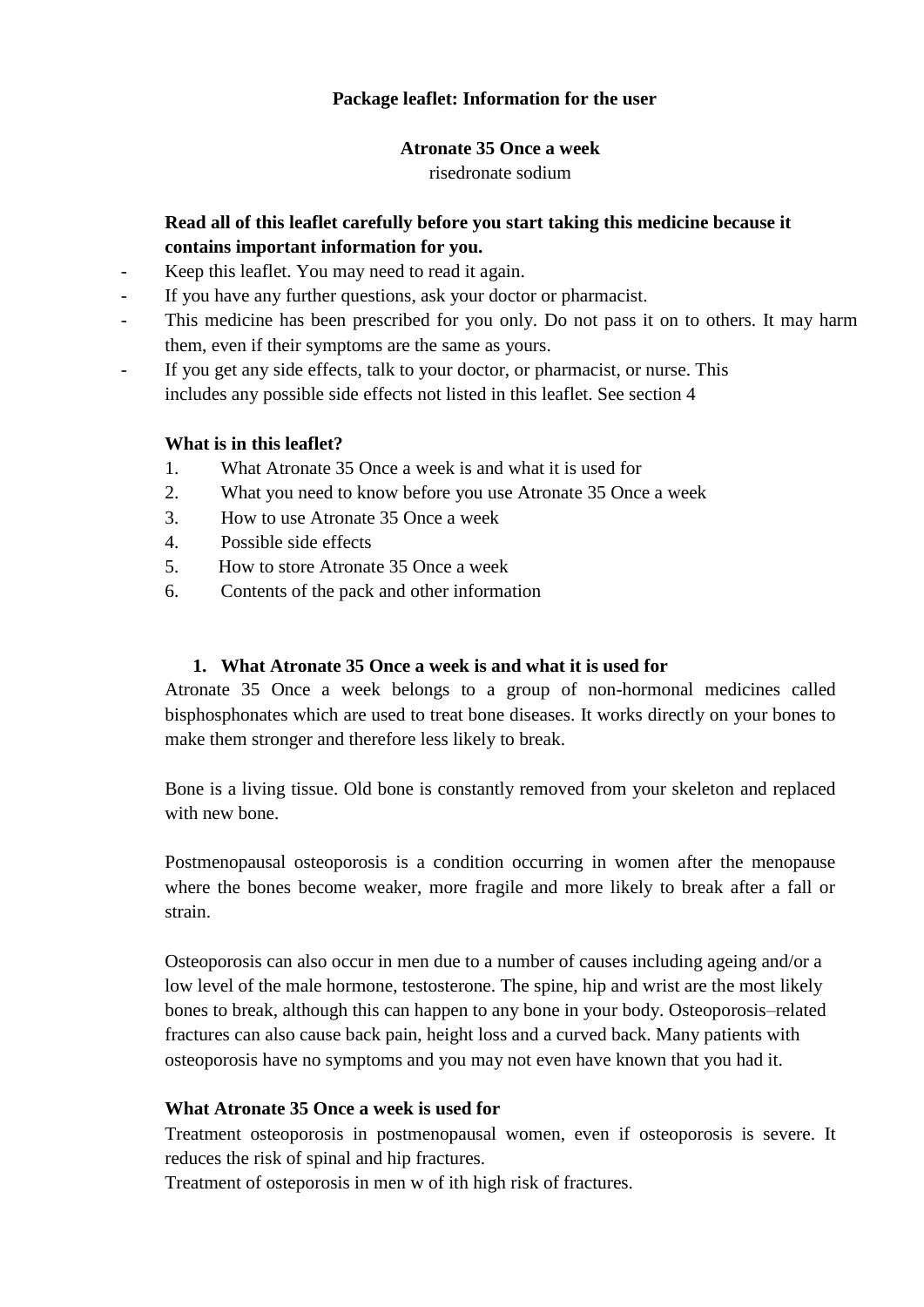# **2. What you need to know before you take Atronate 35 Once a week**

### **Do not take Atronate 35 Once a wee**k

- if you are allergic to risedronate sodium or any of the other ingredients of this medicine (listed in section 6)
- if your doctor has told you that you have a condition called hypocalcaemia (a low blood calcium level).
- if you may be pregnant or are planning to become pregnant.
- if you are breast feeding.
- if you have severe kidney problems.

## **Warnings and precautions**

Talk to your doctor or pharmacist, or nurse before taking Atronate 35 Once a week

 if you are unable to stay or stand upright position (sitting or standing) for at least 30 minutes.

- if you have abnormal bone or mineral metabolism (for example lack of vitamin D, parathyroid hormone abnormalities both leading to a low blood calcium level).
- If you have or have had problems in the past with your oesophagus (the tube that connects your mouth with your stomach). For instance you may have or have had pain or difficulty in swallowing food or you have previously been told that you have Barrett's oesophagus (a condition associated with changes in the cells that line the lower oesophagus).
- If you have been told by your doctor that you have an intolerance to some sugars (such as lactose).
- If you have had or have pain, swelling or numbness of the jaw or a "heavy jaw feeling" or loosening of a tooth.
- If you are under dental treatment or will undergo dental surgery, tell your dentist that you are being treated with

Your doctor will advise you on what to do when taking Atronate 35 "Once a week if you have any of the above.

Children and adolescents risedronate sodium is not recommended for use in children below 18 due to insufficient data on safety and efficacy.

## **Other medicines and Atronate 35 Once a week**

Medicines containing one of the following lessen the effect of of Atronate 35 Once a week if they are taken at the same time:

- $\bullet$  calcium
- magnesium
- aluminium(for example some indigestion mixtures)
- $\bullet$  iron

Take these medicines at least 30 minutes after your Atronate 35 Once a week.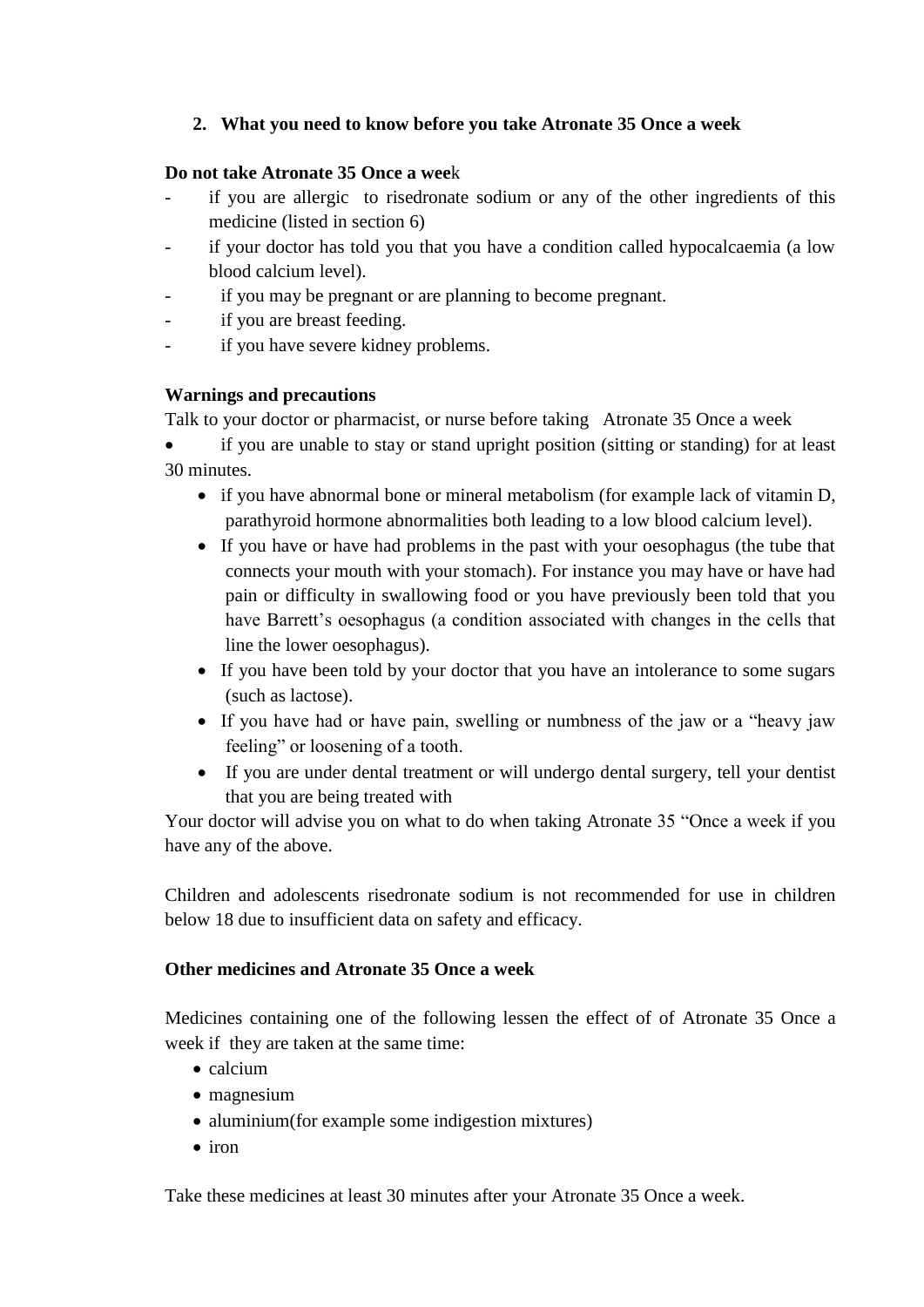Tell your doctor or pharmacist if you are taking, have recently taken or might take any other medicines

#### **Atronate 35 Once a week with food and drink**

It is very important that you do NOT take your Atronate 35 Once a week tablet with food or drinks (other than water). It is especially important that this medicinal product is not taken at the same time as dairy produce (such as milk) because they contain calcium (see section 2 ""Other medicines and Atronate 35 Once a week ").

Take food and drinks (other than plain water) at least 30 minutes after taking Atronate 35 "Once a week.

### **Pregnancy and breast-feeding**

Do not take Atronate 35 Once a week if you may be pregnant or are plannig to become pregnant (see section 2 "Do not take Atronate 35 Once a week). The potential risk associated with the use of risedronate sodium (active substance in Atronate 35 Once a week) in pregnant women is unknown

Do not take Atronate 35 Once a week if you are breast feeding (see section 2 "Do not take Atronate 35 Once a week).

Atronate 35 Once a week should only be used to treat postmenopausal women and men.

#### **Driving and using machines**

Atronate 35 Once a week is not known to affect your ability to drive or use machines.

# **Atronate 35 Once a week contains a small amount of lactose (see section 2, "Warnings and precautions").**

## **2. How to use Atronate 35 Once a week**

Always take Atronate 35 Once a week exactly as your doctor or pharmacist has told you. Check with your doctor or pharmacist if you are not sure.

The recommended dose is one Atronate 35 Once a week (35 mg risedronate sodium) once a week.

Choose one day of the week that best fits your schedule. Take one Every week, take the Atronate 35 Once a week tablet on your chosen day.

For your convenience, so that you take your tablet on the right day every week, there is a feature included with the Atronate 35 Once a week pack:

There are boxes/spaces on the back of the blister card. Please mark the day of the week you have chosen to take your Atronate 35 Once a week. Also write in the dates you will take the tablet.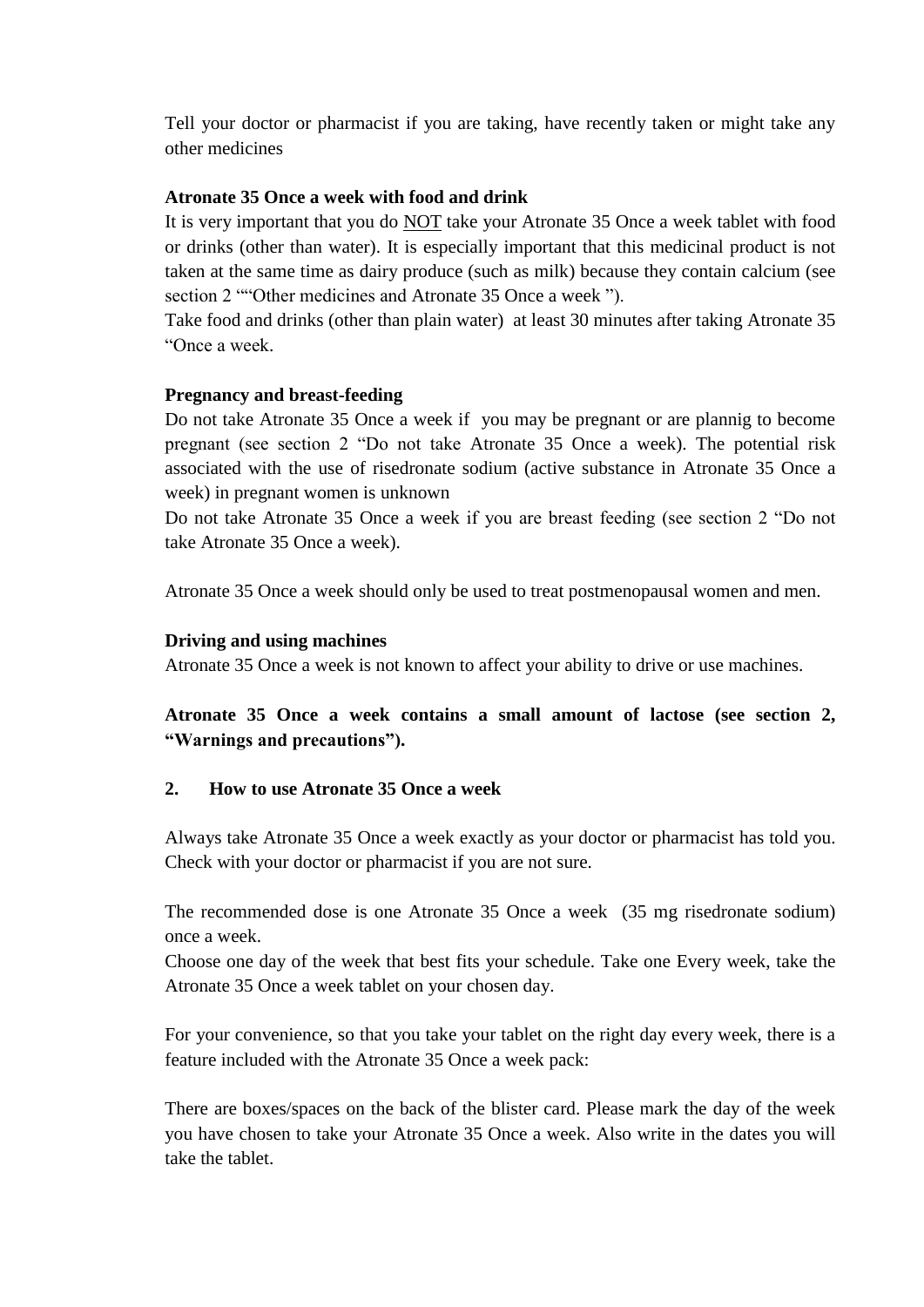## **When to take your Atronate 35 Once a week:**

Take your Atronate 35 Once a week at least 30 minutes before the first food, drink (other than plain water) or other medicine of the day.

# **3. How to take your Atronate 35 Once a week:**

- Take the tablet whilst you are in an upright position (you may sit or stand) to avoid heartburn Swallow it with at least a glass (120 ml) of plain water.
- Swallow it whole. Do not suck or chew the tablet.
- Do not lie down for 30 minutes after taking your tablet.

Your doctor will tell you if you need to take extra calcium and vitamin supplements, if you do not get enough from your daily diet.

# **If you take more Atronate 35 Once a week than you should**

If you or somebody else has accidentally taken more Atronate 35 Once a week tablets than prescribed, drink a full glass of milk and seek medical attention.

# **If you forget to take Atronate 35 Once a week**

Do not take two tablets on one day to make up for the tablet you missed.

If you have forgotten to take your tablet on your chosen day, take it on the day you remember. Return to taking one tablet once a week, on the day the tablet is normally taken.

## **If you stop taking Atronate 35 Once a week**

If you stop treatment you may begin to lose bone mass. Please talk to your doctor before you consider stopping treatment. If you have any further questions on the use of this medicine, ask your doctor or pharmacist.

## **4. Possible side effects**

Like all medicines, this medicine can cause side effects, although not everybody gets them.

**Stop taking Atronate 35 Once a week and contact a doctor immediately** if you experience any of the following:

- Symptoms of a severe allergic reaction such as:
- Swelling of face, tongue or throat
- Difficulties in swallowing
- Hives and difficulties in breathing
- Severe skin reactions that can include blistering of the skin.

# **Tell your doctor promptly** if you experience the following side effects:

• Eye inflammation, usually with pain, redness and light sensitivity.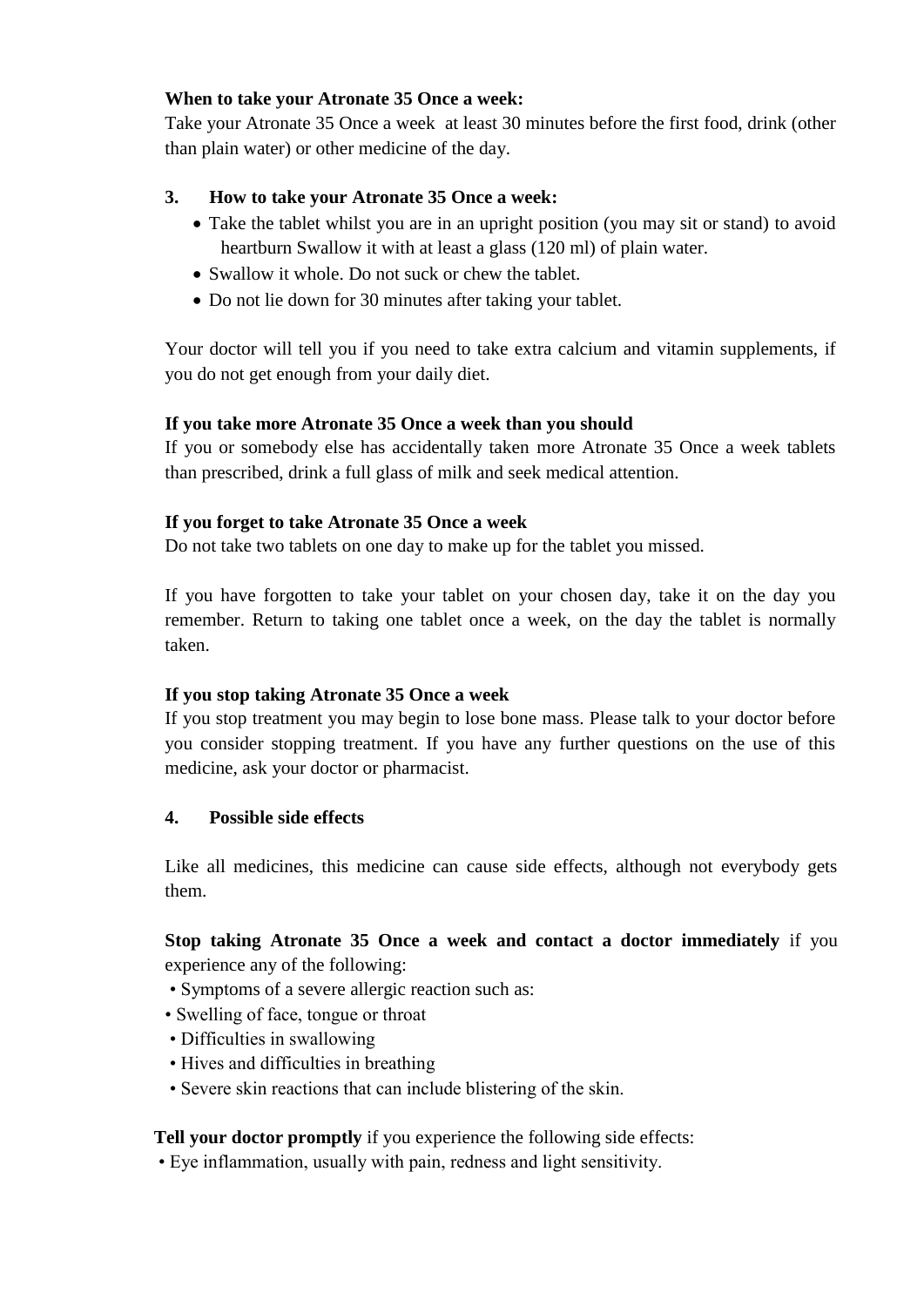• Bone necrosis of the jaw (osteonecrosis) associated with delayed healing and infection, often following tooth extraction (see section 2, "Warnings and precautions").

• Symptoms from oesophagus such as pain when you swallow, difficulties in swallowing, chest pain or new or worsened heartburn. Unusual fracture of the thigh bone particularly in patients on long-term treatment for osteoporosis may occur rarely. Contact your doctor if you experience pain, weakness or discomfort in your thigh, hip or groin as this may be an early indication of a possible fracture of the thigh bone.

However in clinical studies the other side effects that were observed were usually mild and did not cause the patient to stop taking their tablets.

## **Common side effects** (may affect up to 1 in 10 people)

- Indigestion, feeling sick, stomach ache, stomach cramps or discomfort, constipation, feelings of fullness, bloating, diarrhoea.
- Pain in your bones, muscles or joints.
- Headache.

## **Uncommon side effects** (may affect up to 1 in 100 people)

• Inflammation or ulcer of the oesophagus (the tube that connects your mouth with your stomach) causing difficulty and pain in swallowing (see also section 2, "Warnings and precautions"), inflammation of the stomach and duodenum (bowel draining the stomach). • Inflammation of the coloured part of the eye (iris) (red painful eyes with a possible

change in vision).

## **Rare side effects** (may affect up to 1 in 1,000 people)

• Inflammation of the tongue (red swollen, possibly painful), narrowing of the oesophagus (the tube that connects your mouth with your stomach)

. • Abnormal liver tests have been reported. These can only be diagnosed from a blood test.

## **Very rare** (may affect up to 1 in 10,000 people)

• Talk to your doctor if you have ear pain, discharge from the ear, and/or an ear infection. These could be signs of bone damage in the ear.

During post-marketing experience, the following have been reported (unknown frequency):

- Hair loss
- Liver disorders, some cases were severe.

Rarely, at the beginning of treatment, a patient's blood calcium and phosphate levels may fall. These changes are usually small and cause no symptoms.

## **Reporting of side effects**

If you get any side effects, talk to your doctor or , pharmacist or nurse . This includes any possible side effects not listed in this leaflet. You can also report side effects directly via Pharmaceutical Services Ministry of Health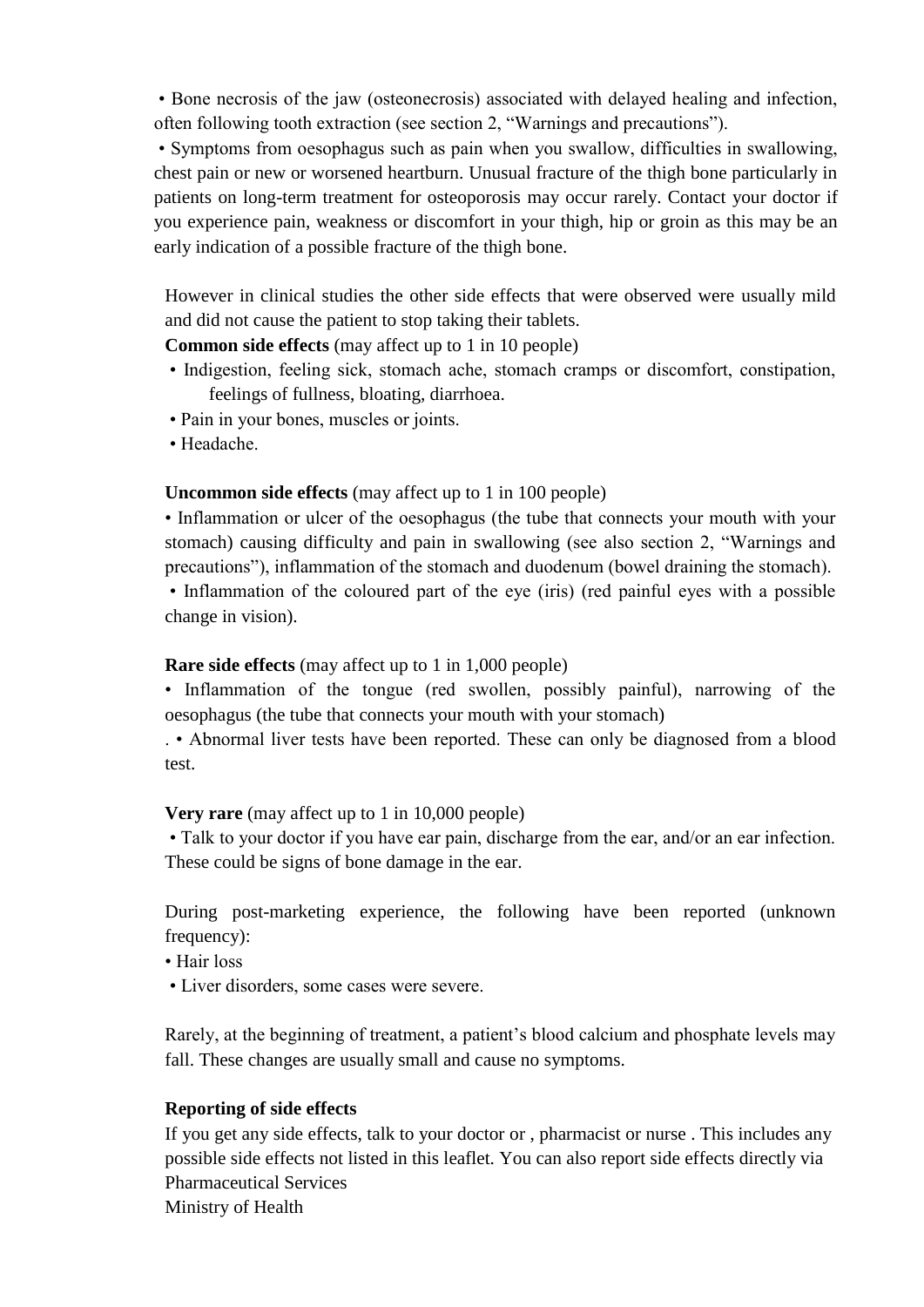CΥ-1475, www.moh.phs.gov.cy/phs , Fax: + 357 22608649

By reporting side effects you can help provide more information on the safety of this medicine.

## **5. How to store Atronate 35 Once a week**

Keep out of the reach and sight of children.

Do not use this medicine after the expiry date which is stated on the carton and blister after EXP.. The expiry date refers to the last day of that month.

This medicine does not require any special storage conditions.

Do not throw away any medicines via wastewater or household waste. Ask your pharmacist how to throw away medicines you no longer use. These measures will help protect the environment.

Medicines should not be disposed of via wastewater or household waste. Ask your pharmacist how to throw away medicines you no longer use. . These measures will help to protect the environment.

## **6. Contents of the pack and other information**

#### **What Atronate 35 Once a week contains**

- The active substance is risedronate sodium. Each tablet contains 40.17 mg risedronate sodium hemypentihydrate equivalent to risedronate sodium 35mg.
- The other ingredients are:
	- Tablet core: Starch pregelatinized (Starch maize 1500), Microcrystalline Cellulose; Cross povidone; Magnesium stearate.

Film coating: Hypromellose, Lactose monohydrate, Titanium dioxide (E171), Macrogol 4000.

#### **What Atronate 35 Once a week looks like and contents of the pack**

Atronate 35 Once a week are white round biconvex film-coated tablets. It is supplied in blister packs of 1, 2, 4, 8, 12 and 16 film-coated tablets.

Not all packsizes may be marketed.